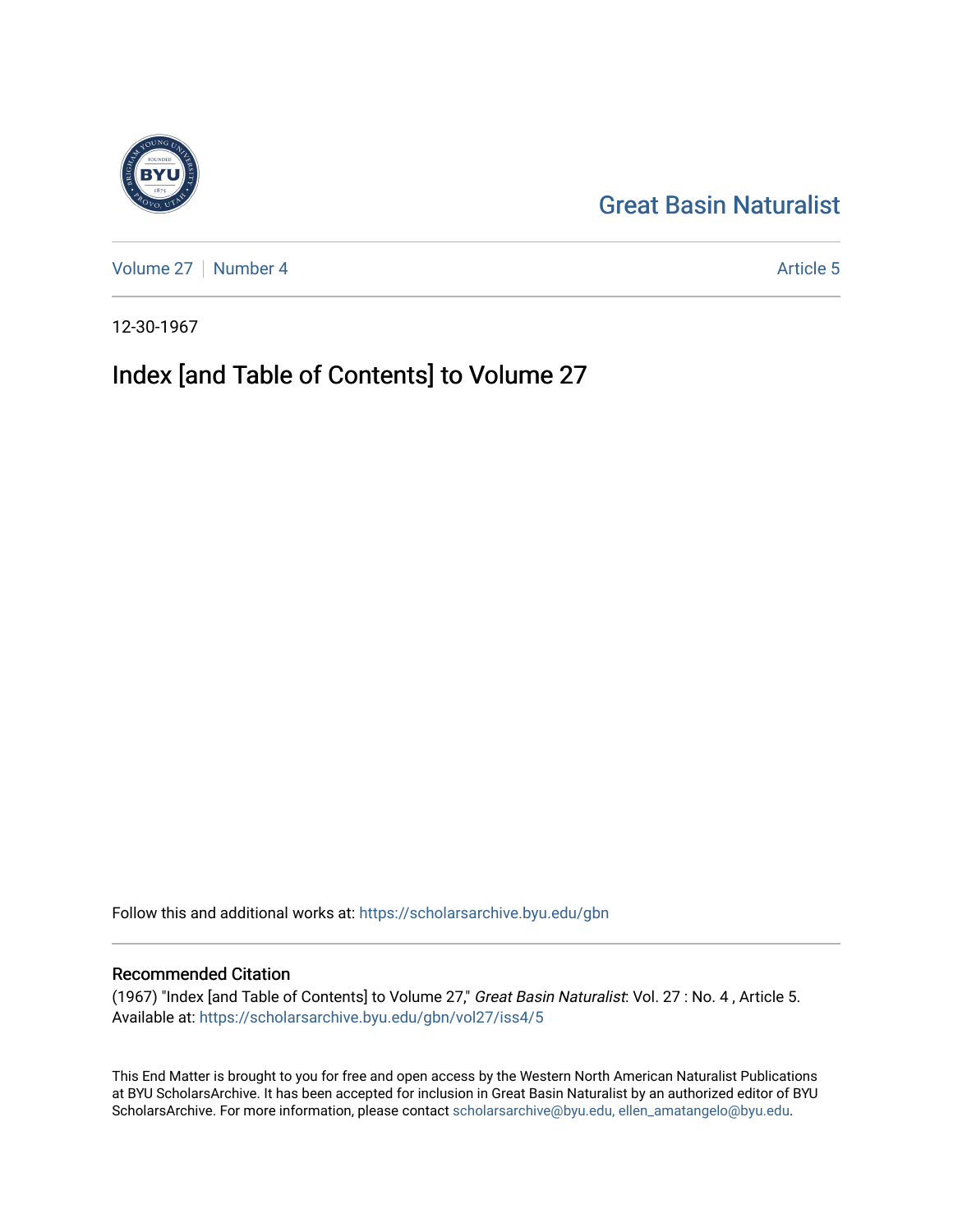# The Great Basin Naturalist

VOLUME XXVII, <sup>1967</sup>

## Editor: Vasco M. Tanner Associate Editor: Stephen L. Wood



PUBLISHED AT PROVO, UTAH, BY BRIGHAM YOUNG UNIVERSITY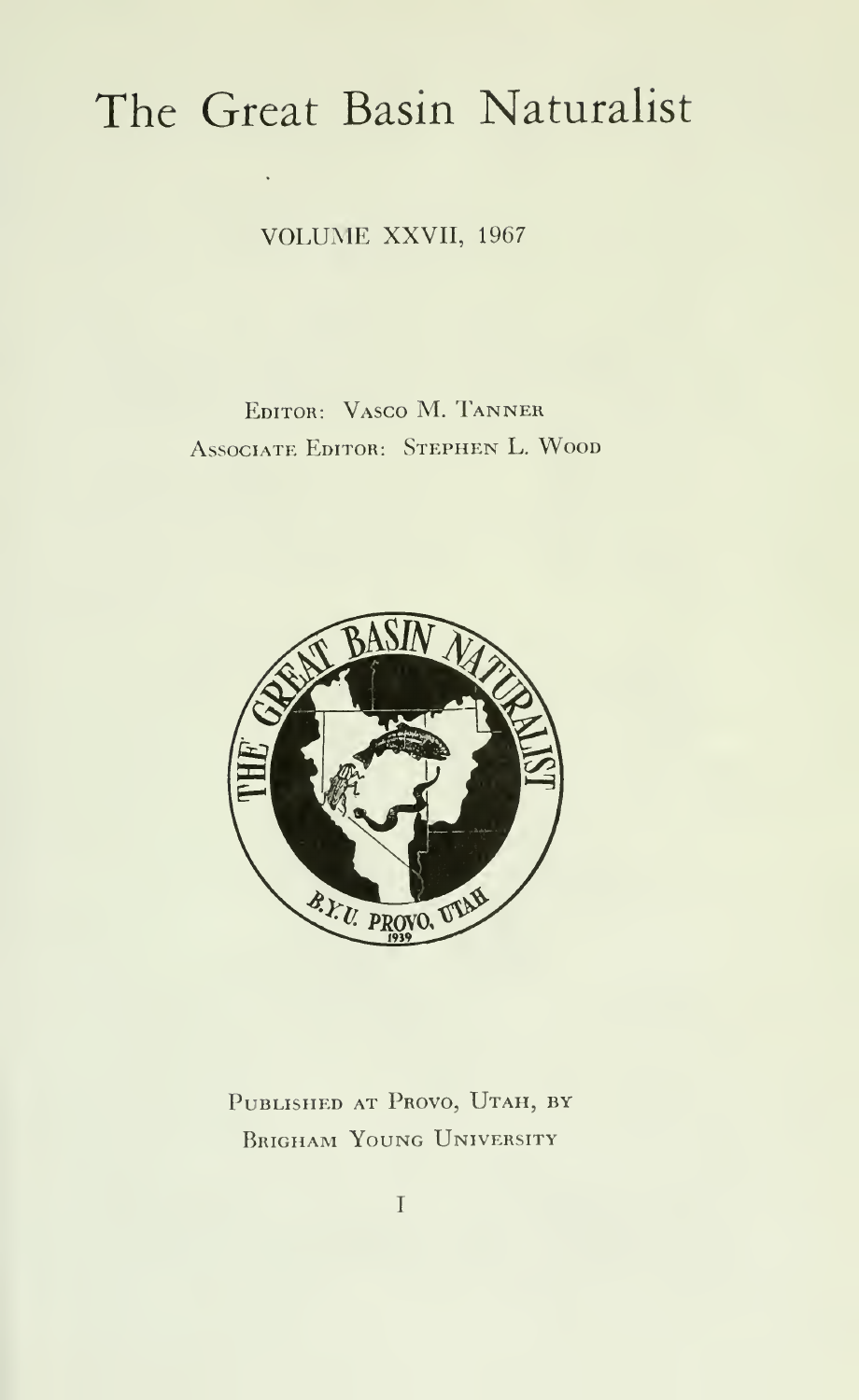#### TABLE OF CONTENTS

#### Volume XXVII

#### Number 1 - April 22, 1967

| On Two Little-Known Species of the Earthworm Genus                                                              |    |
|-----------------------------------------------------------------------------------------------------------------|----|
| Spiders of the Nevada Test Site. Illustrated. Dorald M.                                                         | 11 |
| Problems of Sampling Desert Arthropods Before and After<br>a Thermonuclear Cratering Test. Illustrated. Clayton | 26 |
| New Species of Bark Beetles (Coleoptera: Scolytidae),<br>Mostly Mexican. Part VII. Illustrated. Stephen L.      |    |
|                                                                                                                 | 36 |

#### Number 2 - September 5, 1967

| A Comparative Study of the Mountain Brush Vegetation in                   |     |
|---------------------------------------------------------------------------|-----|
|                                                                           | 59  |
| Predaceous-Scavenger Ants in Utah. D Elden Beck, Dorald                   |     |
|                                                                           | -67 |
| New Records and Species of Neotropical Bark Beetles                       |     |
|                                                                           | 79  |
| A New Species of Spinibdella from Utah (Bdellidae: Aca-                   |     |
|                                                                           | 98  |
| Notes on <i>Eriogonum</i> - III on the Status of <i>Eriogonum pauci</i> - |     |
|                                                                           | 102 |
|                                                                           |     |

### Number 3 - November 30, 1967

| New Records and Species of Neotropical Bark Beetles    |     |
|--------------------------------------------------------|-----|
| (Scolytidae: Coleoptera) Part II. Stephen L. Wood  119 |     |
| On the Earthworm Fauna of the Great American Desert    |     |
|                                                        | 142 |
| A New Name for a Utah Lepidium. Illustrated. James     |     |
|                                                        |     |

#### Number 4 - December 30, 1967

| Corymbosum Complex. Illustrated. James L. Reveal<br>183        |
|----------------------------------------------------------------|
| D Elden Beck (1906-1967). Illustrated. Vasco M. Tanner<br>-230 |
| 241                                                            |
|                                                                |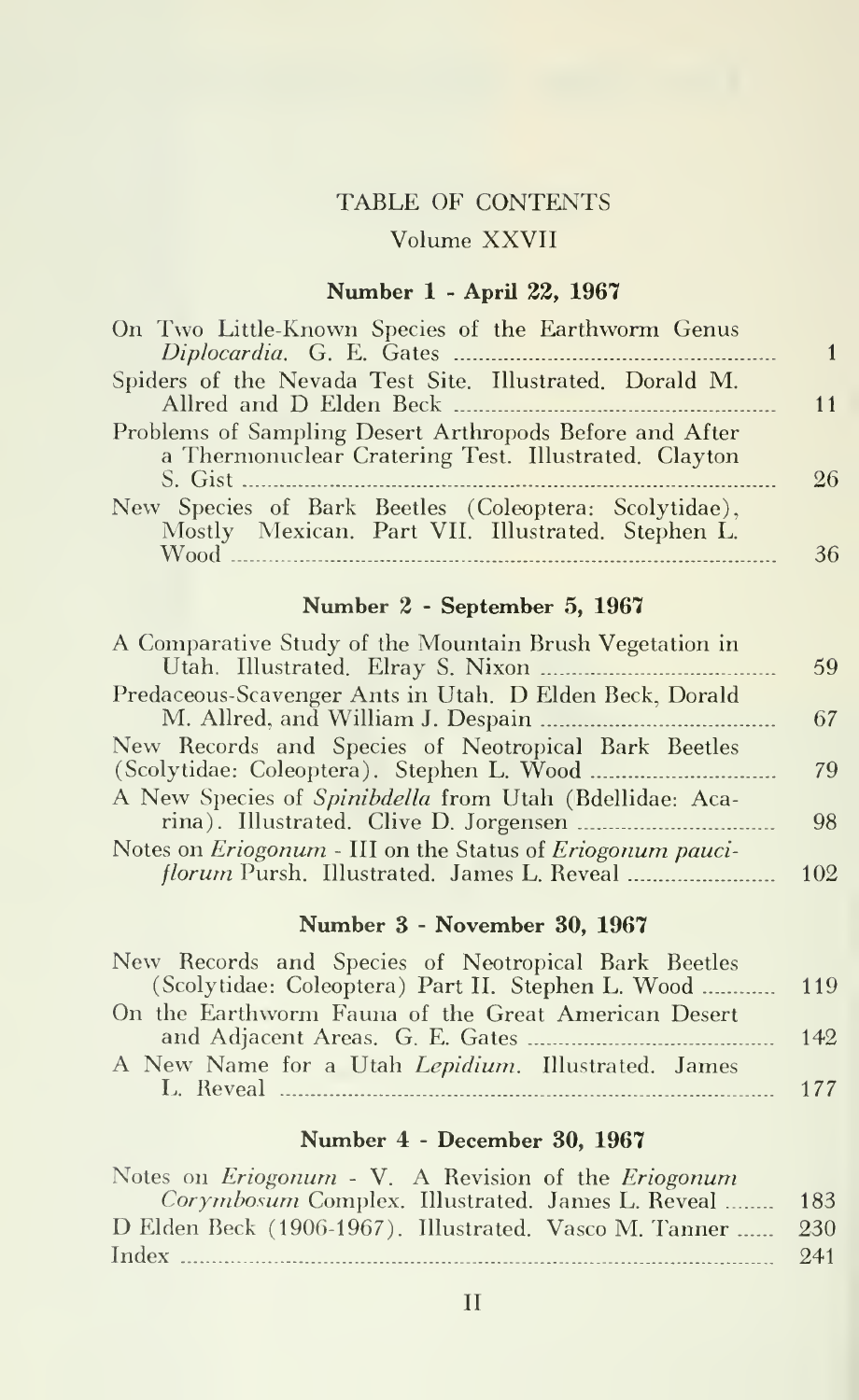#### INDEX TO VOLUME XXVII

The new genera, species, and varieties in this volume appear in bold type in this index.

- A Comparative Study of the Mountain Brush Vegetation in Utah, p. 59.
- Allred, Dorald M. and D Elden Beck, Article by, p. 11.
- Amphicranus quercus, p. 53.
- A. rameus, p. 55.
- A New Name for a Utah Lepidium, p. 177.
- A New Species of Spinibdella from Utah (Bdellidae: Acarina), p. 98.
- Beck, D Elden, Dorald M. Allred, and William J. Despain, Article by, 67.
- Cactopinus mexicanus, p. 37.
- Chaetophloeus minimus, p. 95.
- C. struthanthi, p. 96.
- Chramesus bicolor, p. 91.
- C. demissus, p. 93.
- C. incomptus, p. 90.
- C. punctatus, p. 94.
- C. vastus, p. 92.
- Cnesinus adusticus, p. 87.
- C. annectens, p. 86.
- C. bicornus, p. 80.
- C. carinatus, p. 88.
- C. colombianus, p. 84.
- C. electinus, p. 82.
- C. elegantis, p. 79.
- C. foratus, p. 81.
- C. myelitis, p. 84.
- C. niger, p. 83.
- C. retifer, p. 85.
- Corthylus petilus, p. 56.
- C. splendens, p. 138.
- D Elden Beck (1906-1967), p. 230.
- Eriogonus pauciflorum var. gnaphalodes (Benth. in Hook.) Reveal, stat. & comb, nov., p. 112.
- E. p. var. canum (S. Stokes) Reveal, stat. & comb, nov., p. 112.
- E. p. var. nebraskense (Rydb.) Reveal, stat. & comb, nov., p. 113.
- E. p. var. canum (S. Stokes) Reveal, stat. & comb, nov., p. 114.
- E. exilifolium Reveal, p. 114.
- Eriogonum corymbosum, Benth. in DC, p. 205.
- E. c. var. albogilvum, Reveal, p. 218.
- E. c. var. corymbosum, p. 207.
- E. c. var. davidsei, Reveal, p. 216.
- E. c. var. erectum, Reveal & Brotherson, p. 213.
- E. c. var. glutinosum, M. E. Jones, p. 226.
- E. c. var. orbiculatum (S. Stokes) Reveal & Brotherson, stat. & comb. nov., p. 221.
- E. c. var. velutinum, Reveal, p. 224.
- E. duchesnense. Reveal, p. 194.
- E. fendlerianum, Benth, in DC, p. 199.
- E. hylophilum. Reveal & Brotherson, p. 190.
- E. lancifolium. Reveal & Brotherson, p. 187.
- E. saurinum, Reveal, p. 196.
- E. smithii, Reveal, p. 202.
- Gates, G. E., Articles by, p. 1, 142.
- Gist, Clayton S., Article by, p. 26.
- Gnathotrichus dentatus, p. 45.
- G. imitans, p. 48.
- G. nimifrons, p. 47.
- G. perniciosus, p. 47.
- Hylastes mexicanus, p. 36.
- Jorgensen, Clive D., Article by, p. 98.
- Leperisinus guatemalensis, p. 89.
- Lepidium barnebyanum. Reveal, nom. nov., p. 178.
- Loganius exilis, p. 119.
- Microcorthylus desus, p. 52.
- Monarthrum bicavum, p. 51.
- M. quercicolens, p. 49.
- M. querneus, p. 50.
- New Records and Species of Neotropical Bark Beetles (Scolytidae: Coleoptera), p. 79.
- New Records and Species of Neotropical Bark Beetles (Scolytidae: Coleoptera), Part II, p. 119.

New Species of Bark Beetles (Cole-